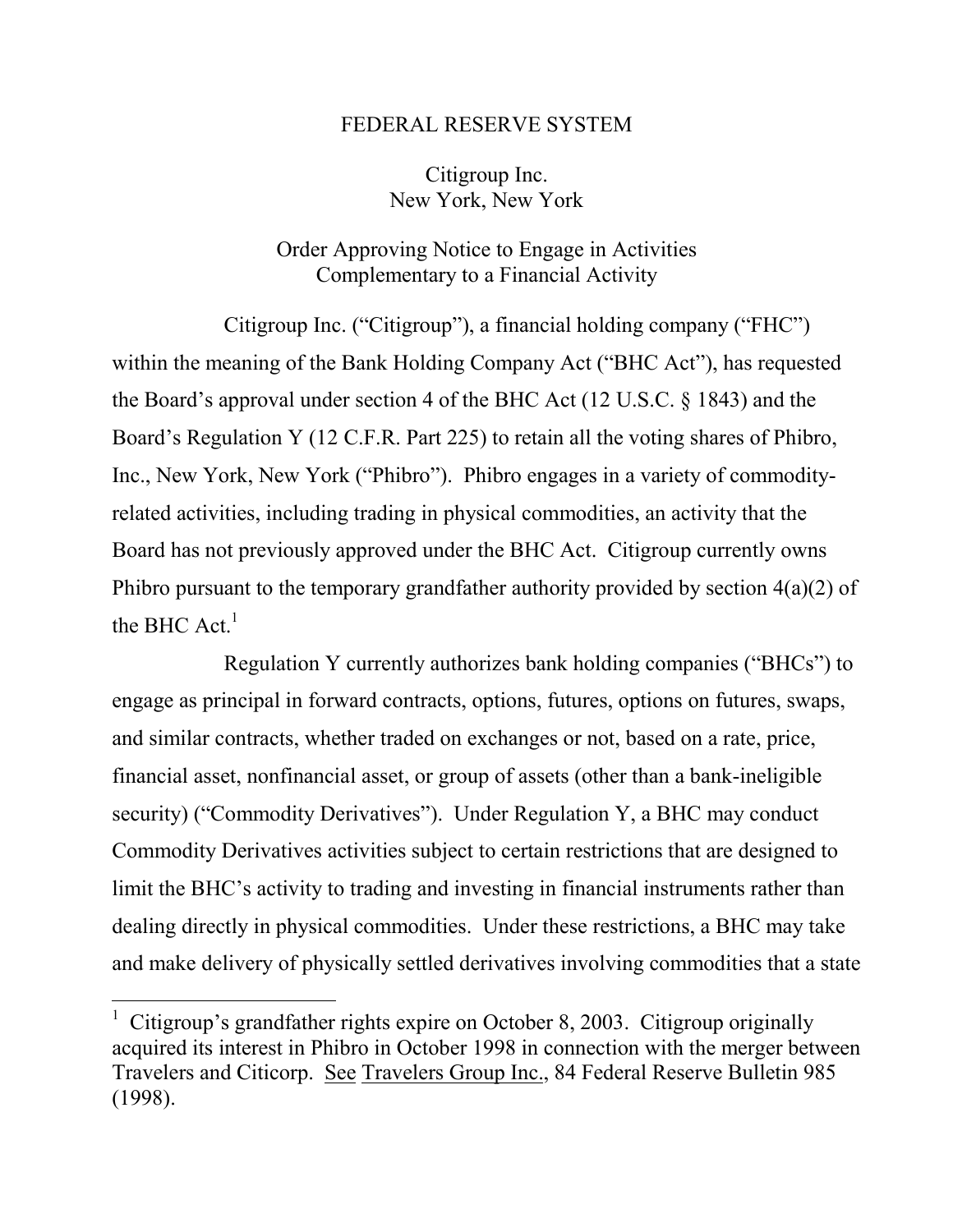member bank is permitted to own.<sup>2</sup> For all other types of physically settled derivatives,<sup>3</sup> a BHC must make reasonable efforts to avoid delivery on such derivatives or must take and make delivery only on an instantaneous, pass-through basis. Other than in the limited circumstances described above in connection with Commodity Derivatives, Regulation Y generally does not permit BHCs to take or make delivery of nonfinancial commodities.

The BHC Act, as amended by the Gramm-Leach-Bliley Act ("GLB Act"), permits a BHC to engage in activities that the Board had determined were closely related to banking, by regulation or order, prior to November 12, 1999.<sup>4</sup> The BHC Act permits a FHC to engage in a broad range of activities that are defined in the statute to be financial in nature.<sup>5</sup> Moreover, the BHC Act allows FHCs to engage in any activity that the Board determines, in consultation with the Secretary of the Treasury, to be financial in nature or incidental to a financial activity.<sup>6</sup>

In addition to these provisions, the BHC Act permits FHCs to engage in any activity that the Board (in its sole discretion) determines is complementary to a financial activity and does not pose a substantial risk to the safety or soundness of

<sup>4</sup> 12 U.S.C. § 1843(c)(8).

 $\overline{a}$ 

 $5$  The Board determined by regulation before November 12, 1999, that engaging as principal in Commodity Derivatives, subject to certain restrictions, was closely related to banking. Accordingly, engaging as principal in BHC-permissible Commodity Derivatives is a financial activity for purposes of the BHC Act. See 12 U.S.C. § 1843(k)(4)(F).

 $6$  12 U.S.C. § 1843(k)(1)(A).

 $2<sup>2</sup>$  State member banks may own, for example, investment-grade corporate debt securities, U.S. government and municipal securities, foreign exchange, and certain precious metals.

 $3$  These derivative contracts would include instruments based on, for example, energy-related and agricultural commodities.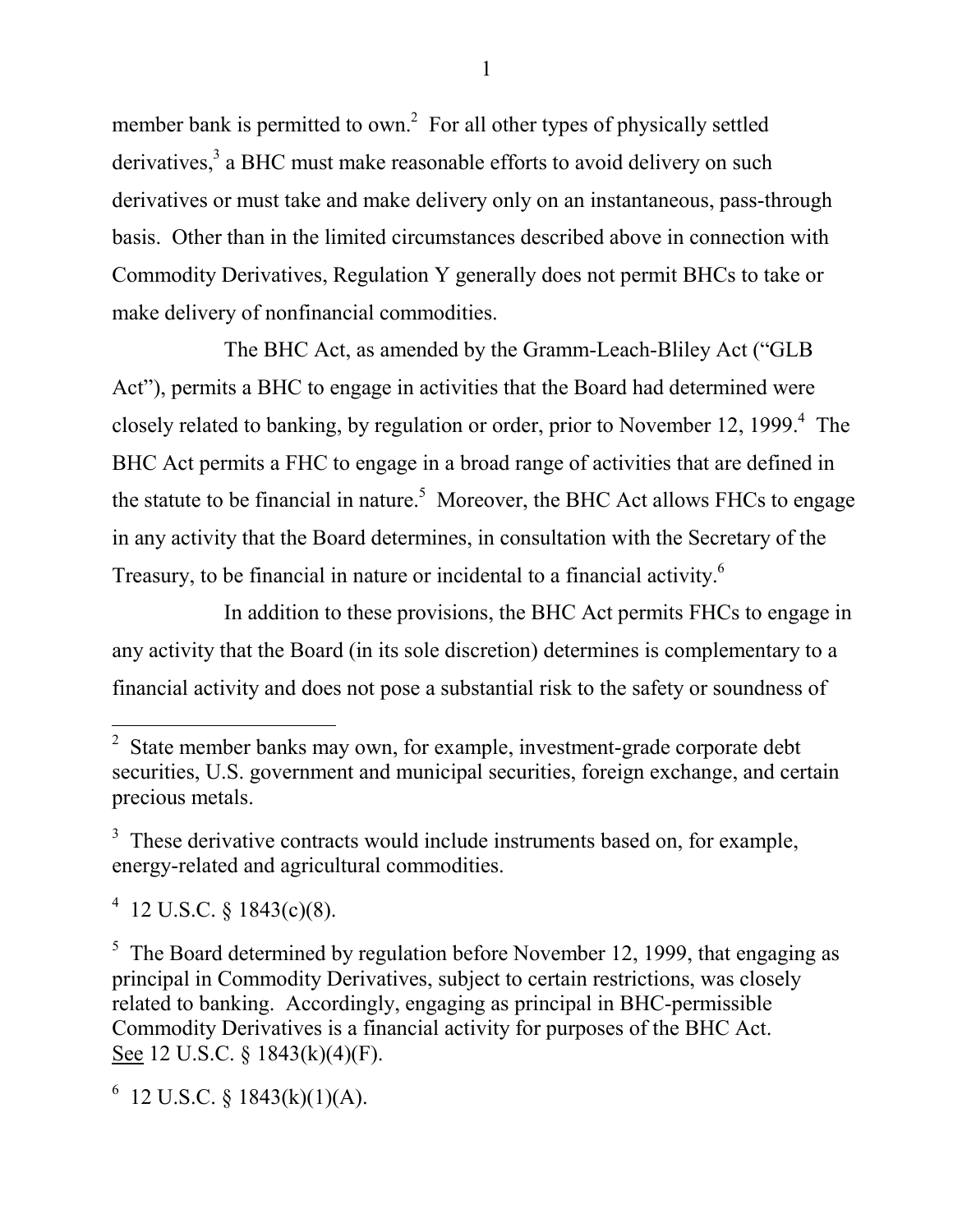depository institutions or the financial system generally.<sup>7</sup> This authority is intended to allow the Board to permit FHCs to engage on a limited basis in an activity that appears to be commercial rather than financial in nature, but that is meaningfully connected to a financial activity such that it complements the financial activity.<sup>8</sup>

The only limitations on this complementary authority are that, in addition to finding a connection between the nonfinancial activity and a financial activity conducted by the FHC, the Board must determine that the nonfinancial activity does not pose unacceptable risks to the safety and soundness of the FHC, its subsidiary depository institutions, or the U.S. financial system. The safety and soundness requirement was added as part of a compromise in which Congress rejected requests to allow unrestricted affiliations between depository institutions and nonfinancial companies. Moreover, the BHC Act provides that any FHC seeking to engage in a complementary activity must obtain the Board's prior approval under section 4(j) of the BHC Act. In reviewing such a proposal, the BHC Act requires the Board to consider whether performance of the activity by the FHC can reasonably be expected to produce public benefits that outweigh possible adverse effects.<sup>9</sup>

As noted above, Citigroup has requested that the Board expand the authority of FHCs to purchase and sell commodities in the spot market and to take and make delivery of physical commodities to settle Commodity Derivatives ("Commodity Trading Activities"). Commodity Trading Activities substantially involve the commercial activities of physically owning and disposing of assets such

 $\overline{a}$ 

 $^7$  12 U.S.C. § 1843(k)(1)(B).

<sup>&</sup>lt;sup>8</sup> See 145 Cong. Rec. H11529 (daily ed. Nov. 4,1999) (Statement of Chairman Leach) ("It is expected that complementary activities would not be significant relative to the overall financial activities of the organization.").

 $9\,$  12 U.S.C. § 1843(j)(2)(A).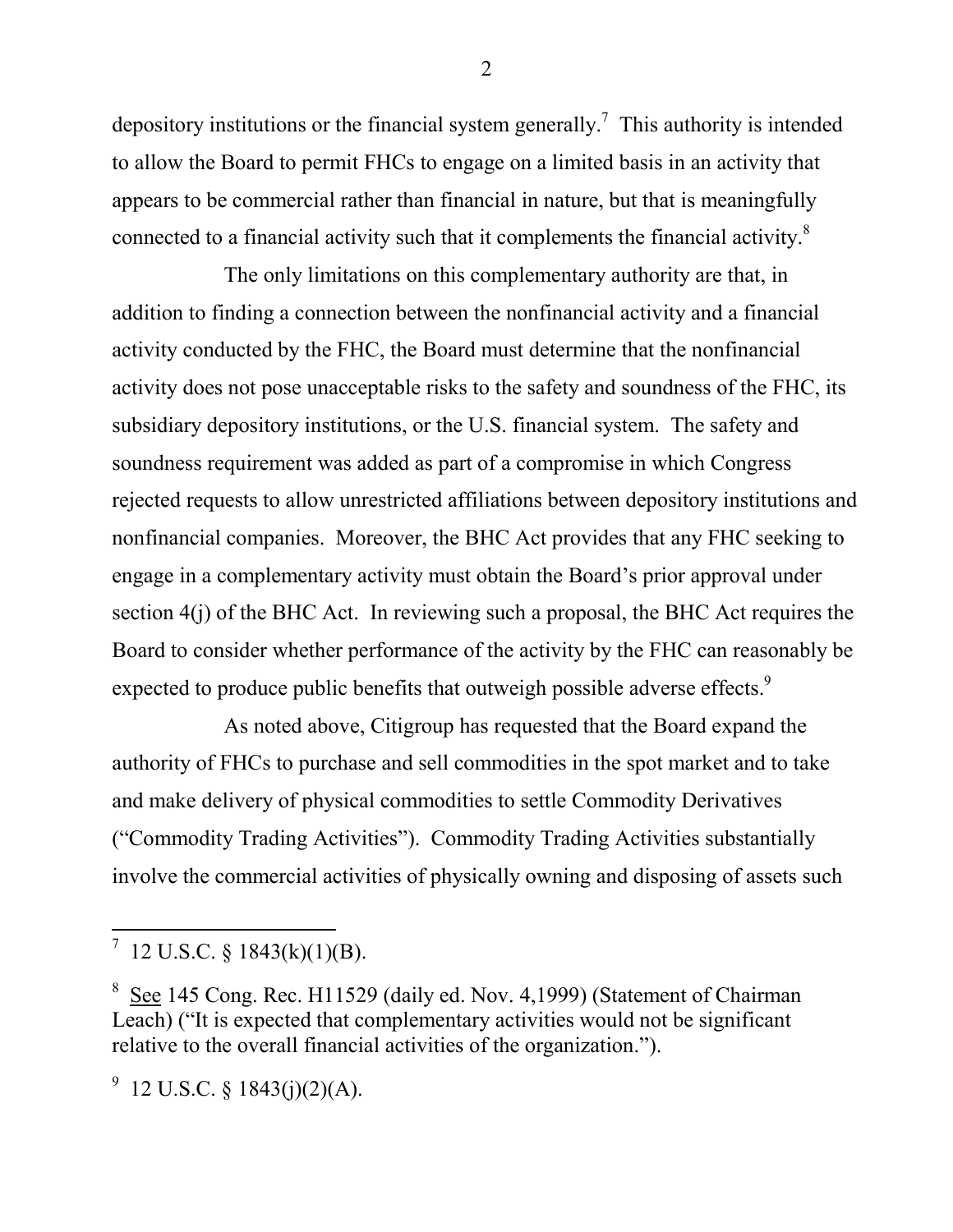as oil, natural gas, agricultural products, and other nonfinancial commodities. Moreover, the risks associated with conducting these activities are commercial risks not traditionally incurred or managed to a material extent by banking organizations. Accordingly, the Board does not believe that Commodity Trading Activities may be construed at this time as incidental to a financial activity within the meaning of the GLB Act. The Board concludes, however, for the reasons set forth below, that there is a reasonable basis for construing these activities as complementary to a financial activity within the meaning of the GLB Act.

A number of considerations support a Board determination that Commodity Trading Activities are complementary to a financial activity. First, Commodity Trading Activities flow from the existing financial activities of FHCs. In particular, Commodity Trading Activities would provide FHCs with an alternative method of fulfilling their obligations under otherwise BHC-permissible Commodity Derivatives. For example, if warranted by market conditions, a FHC would be able to use Commodity Trading Activity authority to take a Commodity Derivative to physical settlement rather than terminating, assigning, offsetting, or otherwise cashsettling the contract.

The Board also notes that Citigroup contends that the existing restrictions of Regulation Y place FHCs at a significant bargaining disadvantage when operating in physically settled over-the-counter ("OTC") derivatives markets. According to Citigroup, counterparties to FHCs in these markets are aware of the regulatory impediments that inhibit FHCs from taking derivative contracts to physical settlement. As a consequence, FHCs that participate in these markets can be forced to terminate or offset their derivative contracts on uneconomic terms. In Citigroup's view, allowing FHCs to engage in Commodity Trading Activities would permit FHCs to compete in physically settled OTC derivatives markets more economically.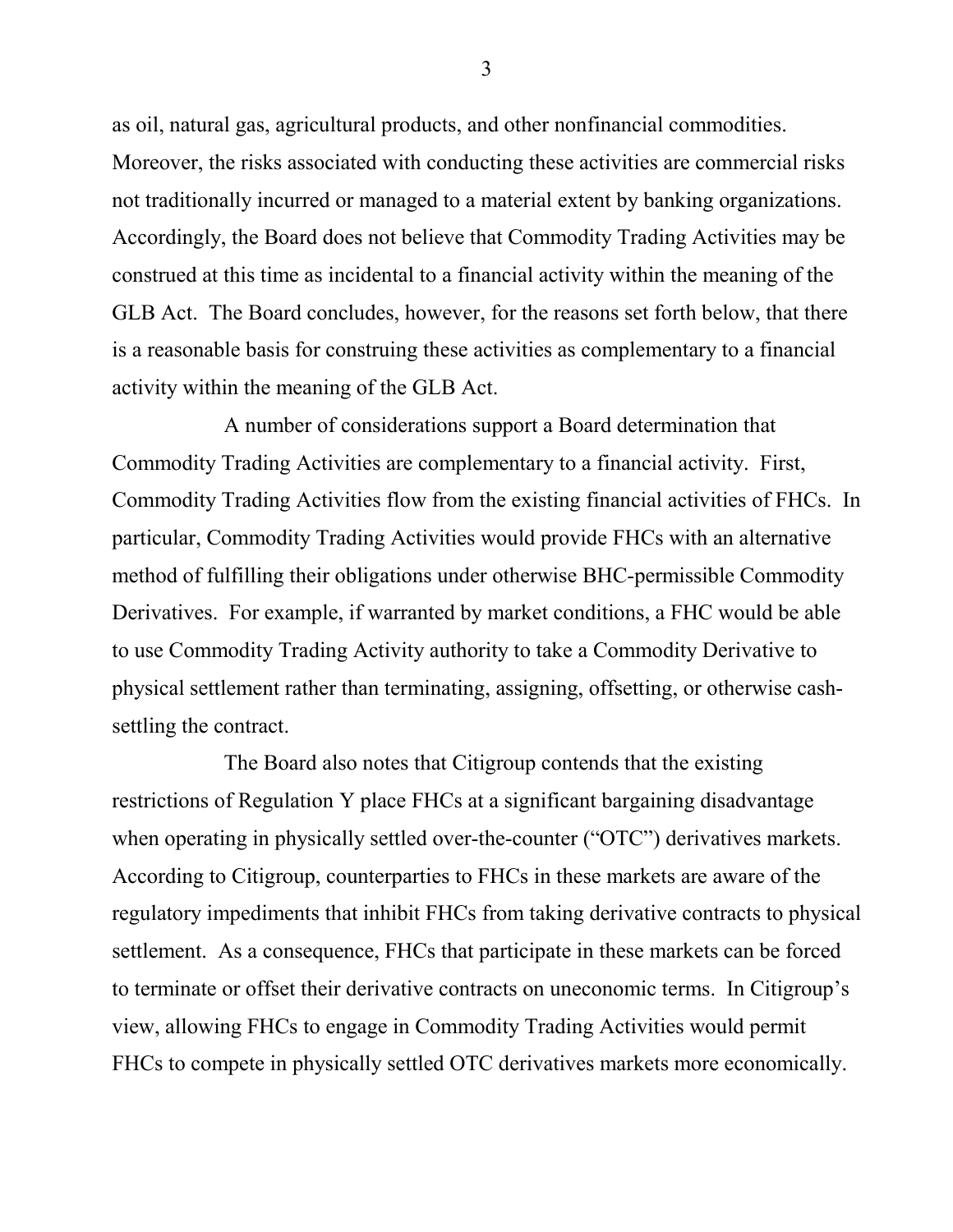Moreover, authorizing Commodity Trading Activities would enhance the ability of FHCs to efficiently provide a full range of commodity-related services to their customers. Granting FHCs increased flexibility to buy and sell commodities in the spot market and to physically settle Commodity Derivatives likely would benefit customers by enabling FHCs to transact more efficiently with customers in a wider variety of commodity markets and transaction formats. Approving Commodity Trading Activities as a complementary activity also would enable FHCs to acquire more experience in the markets for physical commodities and thereby improve their understanding of commodity derivatives markets and the profitability of their existing BHC-permissible commodity derivatives businesses.

It is also important to note that a number of non-BHC participants in the commodity derivatives markets, including diversified financial companies, conduct Commodity Trading Activities in connection with their commodity derivatives business. These companies can, and regularly do, buy and sell commodities in the spot market and physically settle commodity derivative contracts. Permitting FHCs to engage in Commodity Trading Activities in connection with their commodity derivatives business would, therefore, enable FHCs to offer services that are provided by a number of other financial intermediaries.

Based on the foregoing and all other facts of record, the Board concludes that Commodity Trading Activities involving a particular commodity complement the financial activity of engaging regularly as principal in BHC-permissible Commodity Derivatives based on that commodity.10

As noted above, in order to authorize Citigroup to engage in Commodity Trading Activities as a complementary activity under the GLB Act, the Board also

 $\overline{a}$ 

 $10$  For example, Commodity Trading Activities involving all types of crude oil would be complementary to engaging regularly as principal in BHC-permissible Commodity Derivatives based on Brent crude oil.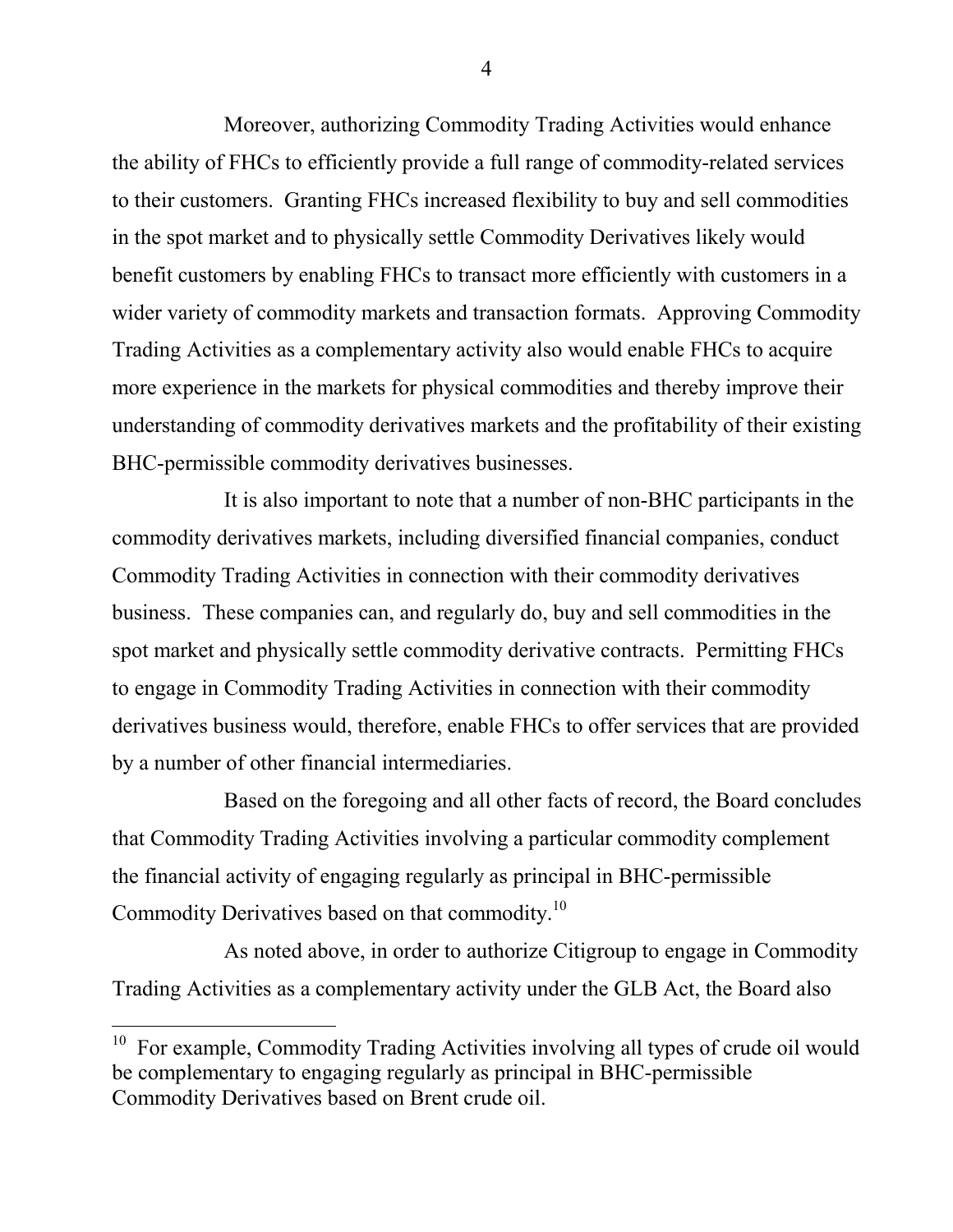must determine that the activities do not pose a substantial risk to the safety or soundness of depository institutions or the U.S. financial system generally.<sup>11</sup> In addition, the Board must determine that the performance of Commodity Trading Activities by Citigroup "can reasonably be expected to produce benefits to the public, such as greater convenience, increased competition, or gains in efficiency, that outweigh possible adverse effects, such as undue concentration of resources, decreased or unfair competition, conflicts of interests, or unsound banking practices."12

In order to limit the potential safety and soundness risks of Commodity Trading Activities, Citigroup has proposed to engage in only a limited amount of Commodity Trading Activities. As a condition of this order, the market value of commodities held by Citigroup as a result of Commodity Trading Activities must not exceed 5 percent of Citigroup's consolidated tier 1 capital.<sup>13</sup> Citigroup also must notify the Federal Reserve Bank of New York if the market value of commodities held by Citigroup as a result of its Commodity Trading Activities exceeds 4 percent of its tier 1 capital.

In addition, Citigroup may take and make delivery only of physical commodities for which derivative contracts have been approved for trading on a U.S. futures exchange by the Commodity Futures Trading Commission ("CFTC") (unless specifically excluded by the Board) or which have been specifically approved by the

 $\overline{a}$ 

 $13$  Citigroup would be required to include in this 5 percent limit the market value of any commodities held by Citigroup as a result of a failure of its reasonable efforts to avoid taking delivery under section 225.28(b)(8)(ii)(B) of Regulation Y. In the past, the market value of commodities held by BHCs as a result of an inability to avoid delivery on Commodity Derivatives has not been material.

<sup>&</sup>lt;sup>11</sup> 12 U.S.C. § 1843(k)(1)(B).

 $12 \text{ U.S.C. }$  § 1843(j).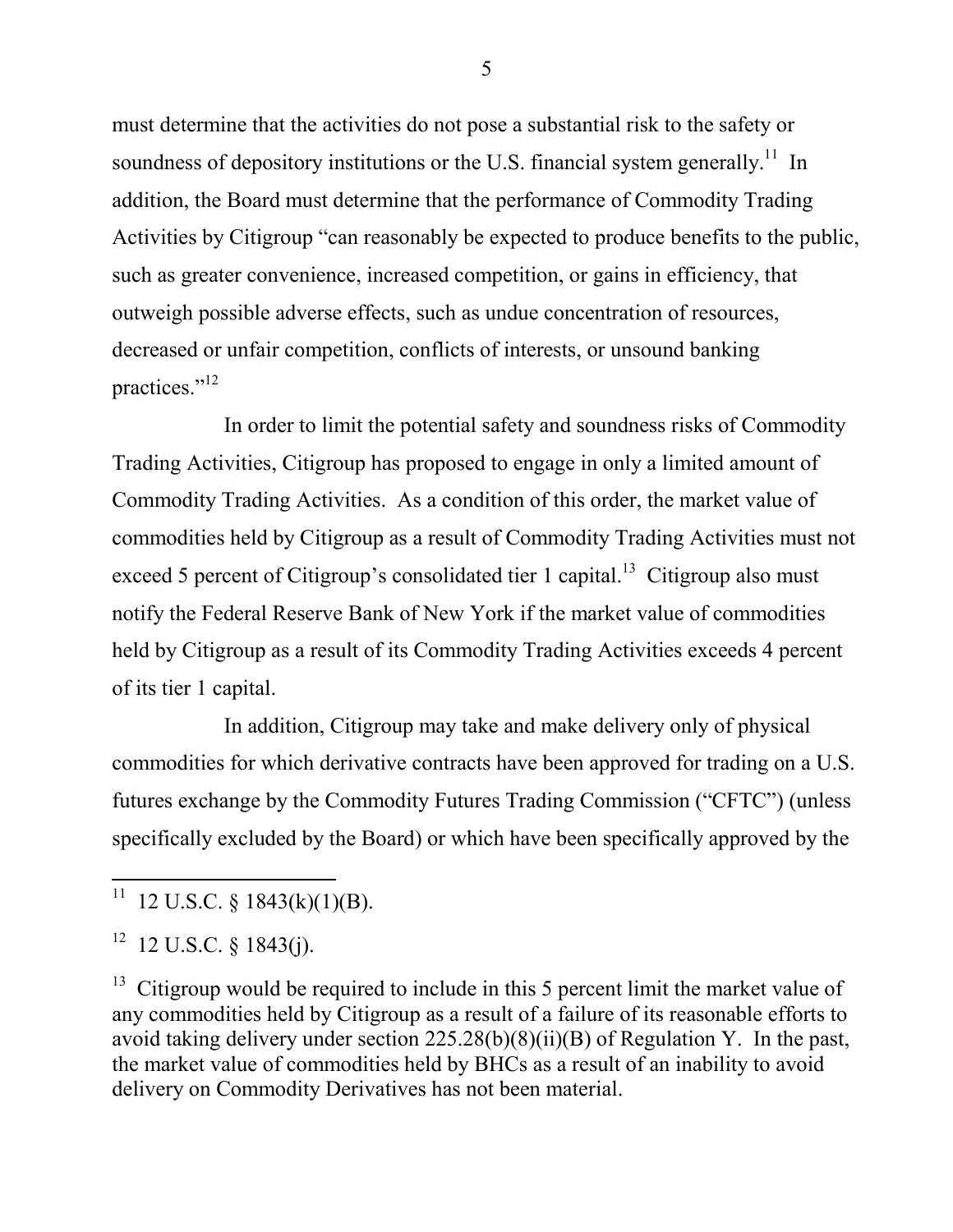Board.<sup>14</sup> This requirement is designed to prevent Citigroup from becoming involved in dealing in finished goods and other items, such as real estate, that lack the fungibility and liquidity of exchange-traded commodities.

Permitting Citigroup to engage in the limited amount and types of Commodity Trading Activities described above does not appear to pose a substantial risk to Citigroup, its subsidiary depository institutions, or the U.S. financial system generally. Through its existing authority to engage in Commodity Derivatives, Citigroup already may incur market risk associated with commodities. Permitting Citigroup to buy and sell commodities in the spot market or physically settle Commodity Derivatives would not appear to increase significantly the organization's potential exposure to commodity price risk.

Adding Commodity Trading Activities would, however, expose Citigroup to additional risks, including, but not limited to, storage risk, transportation risk, and legal and environmental risks. To minimize these risks, Citigroup would not be authorized to (i) own, operate, or invest in facilities for the extraction, transportation, storage, or distribution of commodities; or (ii) process, refine, or otherwise alter commodities. In conducting its Commodity Trading Activities,

 $\overline{a}$ 

 $14$  The particular commodity derivative contract that Citigroup takes to physical settlement need not be exchange-traded, but (in the absence of specific Board approval) futures or options on futures on the commodity underlying the derivative contract must have been approved for exchange trading by the CFTC.

The CFTC publishes annually a list of the CFTC-approved commodity contracts. See Commodity Futures Trading Commission, FY 2002 Annual Report to Congress 124. With respect to granularity, the Board intends this requirement to permit Commodity Trading Activities involving all types of a listed commodity. For example, Commodity Trading Activities involving any type of coal or coal derivative contract would be permitted, even though the CFTC list specifically approves only Central Appalachian coal.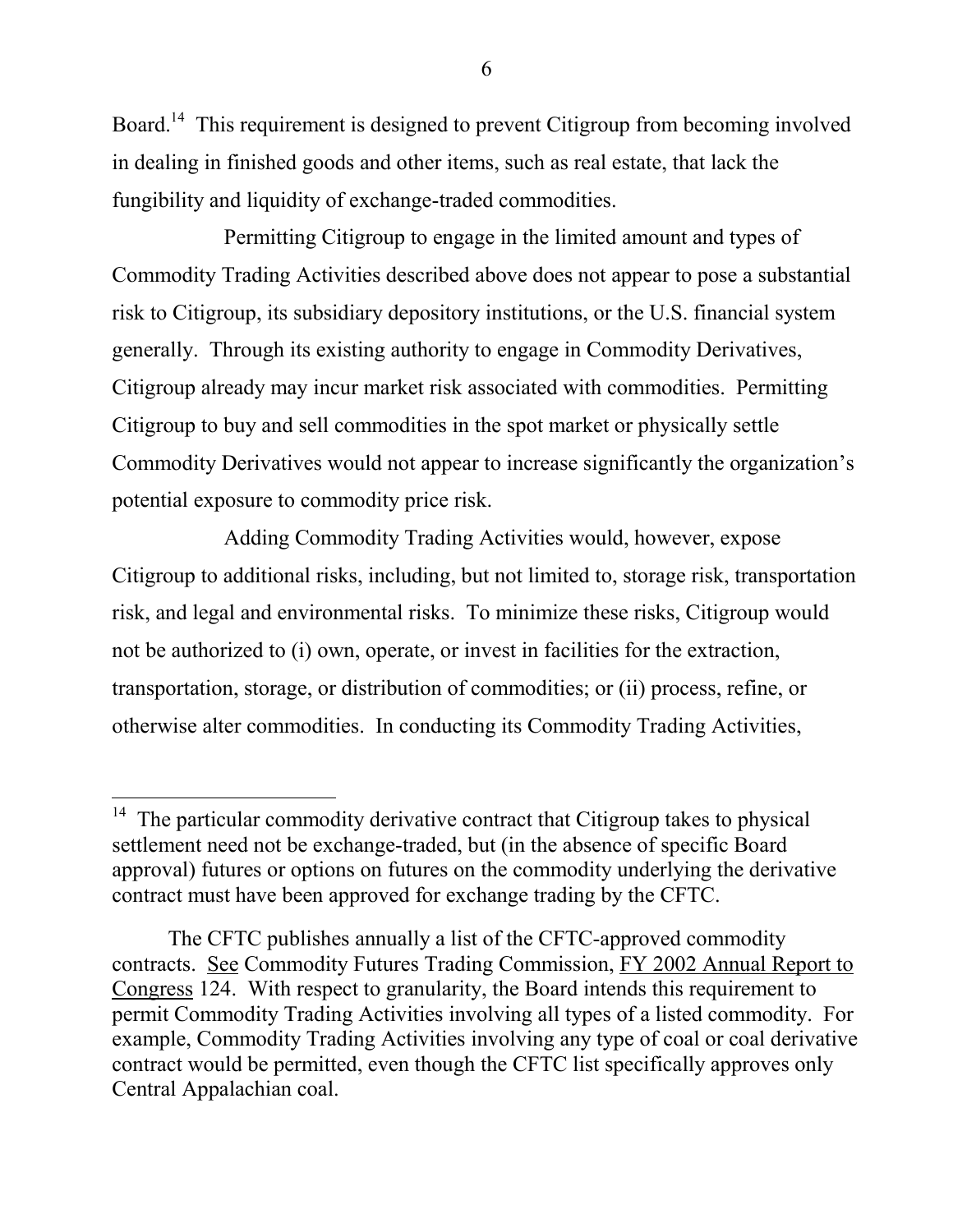Citigroup will be expected to use appropriate storage and transportation facilities owned and operated by third parties.<sup>15</sup>

Citigroup has indicated that it will mandate that commodity storage facilities used by Citigroup have all required governmental permits and provide to Citigroup a certificate to that effect. Citigroup has further stated that all commodity storage facilities will be inspected by or on behalf of Citigroup before use and that Citigroup will physically inspect any commodity in storage every six months.

In addition, Citigroup has indicated that it will adopt additional standards for Commodity Trading Activities that involve environmentally sensitive products, such as oil or natural gas. For example, Citigroup will require that the owner of every vessel that carries oil on behalf of Citigroup be a member of a protection and indemnity club and carry the maximum insurance for oil pollution available from the club. Citigroup also will require every such vessel to carry substantial amounts of additional oil pollution insurance from creditworthy insurance companies. Furthermore, Citigroup will place age limitations on vessels and will require vessels to be approved by a major international oil company and have appropriate oil spill response plans and equipment. Moreover, Citigroup will have a comprehensive backup plan in the event any vessel owner fails to respond adequately to an oil spill and will hire inspectors to monitor the loading and discharging of vessels.

Citigroup also has represented that it will have in place specific policies and procedures for the storage of oil. In addition to the general policies set forth above, Citigroup will require all oil storage facilities it uses to carry a significant

 $\overline{a}$ 

 $15$  Approving Commodity Trading Activities as a complementary activity, subject to limits and conditions, would not in any way restrict the existing authority of Citigroup to deal in foreign exchange, precious metals, or any other bank-eligible commodity.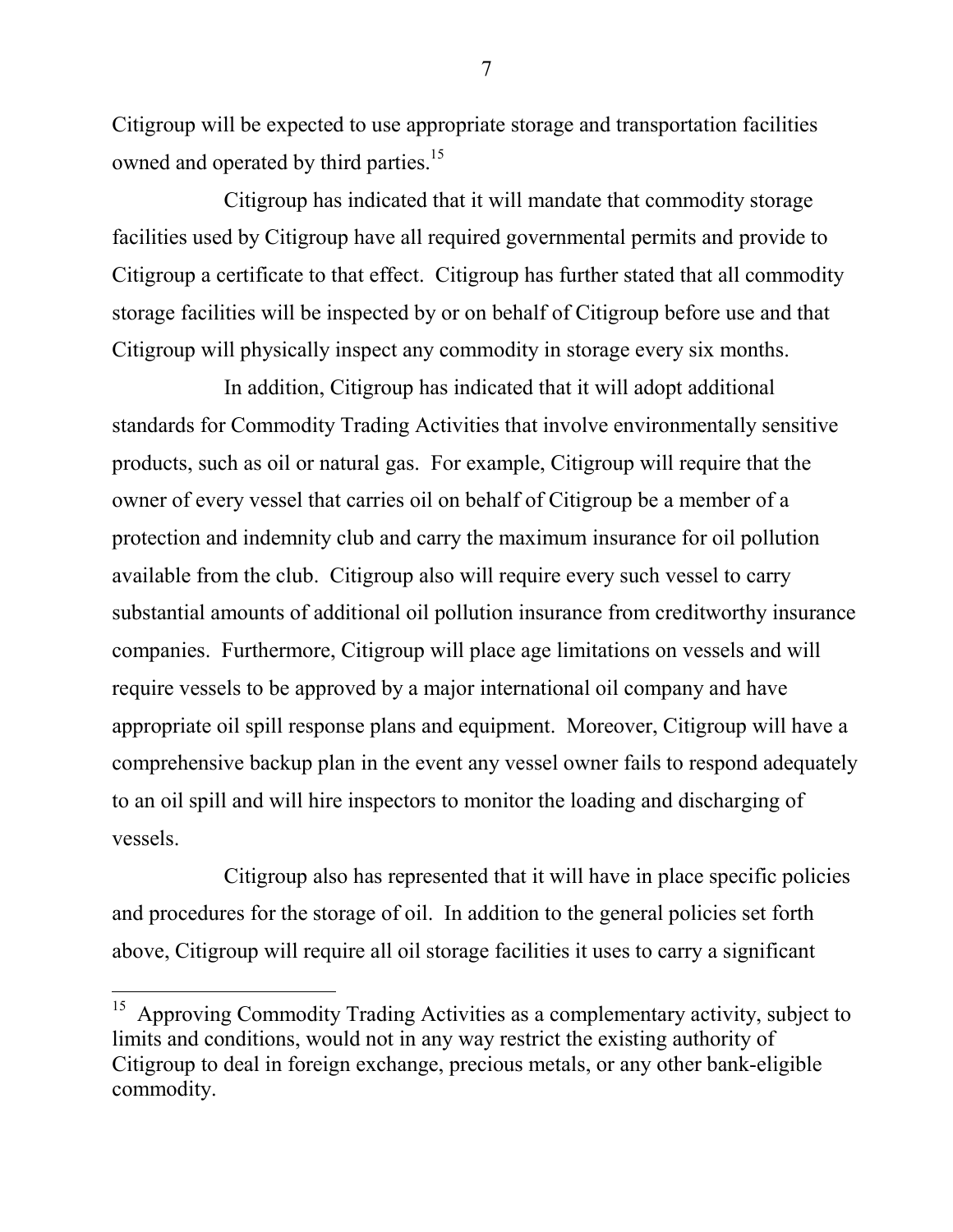amount of oil pollution insurance from a creditworthy insurance company and to have appropriate spill response plans and equipment. Citigroup also will have a comprehensive backup plan in the event the storage facility owner fails to respond adequately to an oil spill.

Finally, Citigroup and its Commodity Trading Activities will remain subject to the general securities, commodities, and energy laws and the rules and regulations (including the antifraud and antimanipulation rules and regulations) of the Securities and Exchange Commission, the CFTC, and the Federal Energy Regulatory Commission.

The Board believes that Citigroup has the managerial expertise and internal control framework to manage the risks of taking and making delivery of physical commodities. In addition, Citigroup has the expertise and internal controls to integrate effectively the risk management of Commodity Trading Activities into Citigroup's overall risk management framework, including managing on a consolidated basis Citigroup's overall exposure arising from commodity-related activities.

Approval of the proposal likely would benefit Citigroup's customers by enhancing the ability of Citigroup to provide efficiently a full range of commodityrelated services. Approving Commodity Trading Activities for Citigroup also would enable the company to improve its understanding of physical commodity and commodity derivatives markets and its ability to serve as an effective competitor in physical commodity and commodity derivatives markets.

For these reasons, and based on Citigroup's policies and procedures for monitoring and controlling the risks of Commodity Trading Activities, the Board concludes that consummation of the proposal does not pose a substantial risk to the safety and soundness of depository institutions or the financial system generally and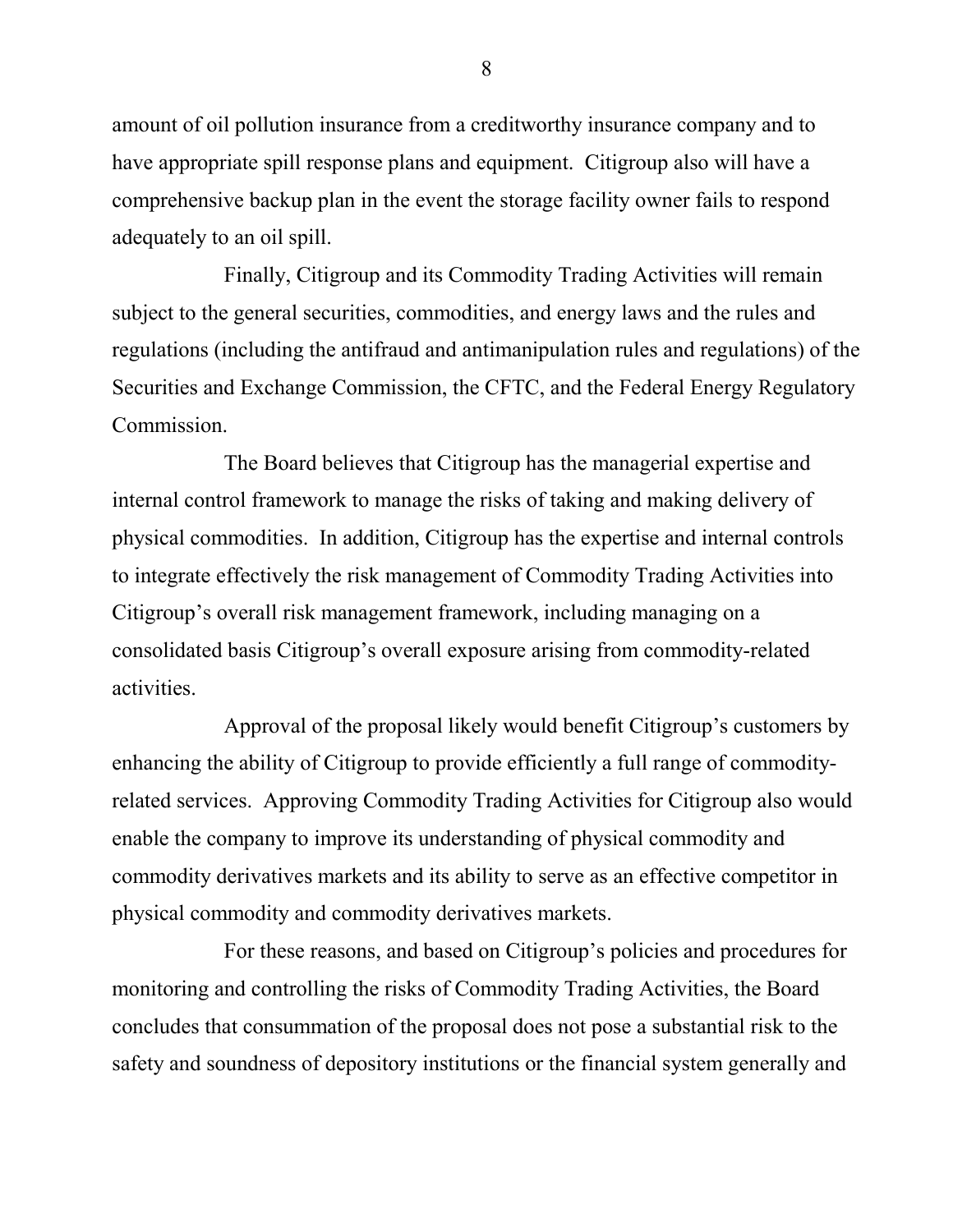can reasonably be expected to produce benefits to the public that outweigh any potential adverse effects.

Based on all the facts of record, including the representations and commitments made by Citigroup in connection with the notice, and subject to the terms and conditions set forth in this order, the Board has determined that the notice should be, and hereby is, approved. The Board's determination is subject to all the conditions set forth in Regulation Y, including those in section 225.7 (12 C.F.R. 225.7), and to the Board's authority to require modification or termination of the activities of a BHC or any of its subsidiaries as the Board finds necessary to ensure compliance with, or to prevent evasion of, the provisions and purposes of the BHC Act and the Board's regulations and orders issued thereunder. The Board's decision is specifically conditioned on compliance with all the commitments made in connection with the notice, including the commitments and conditions discussed in this order. The commitments and conditions relied on in reaching this decision shall be deemed to be conditions imposed in writing by the